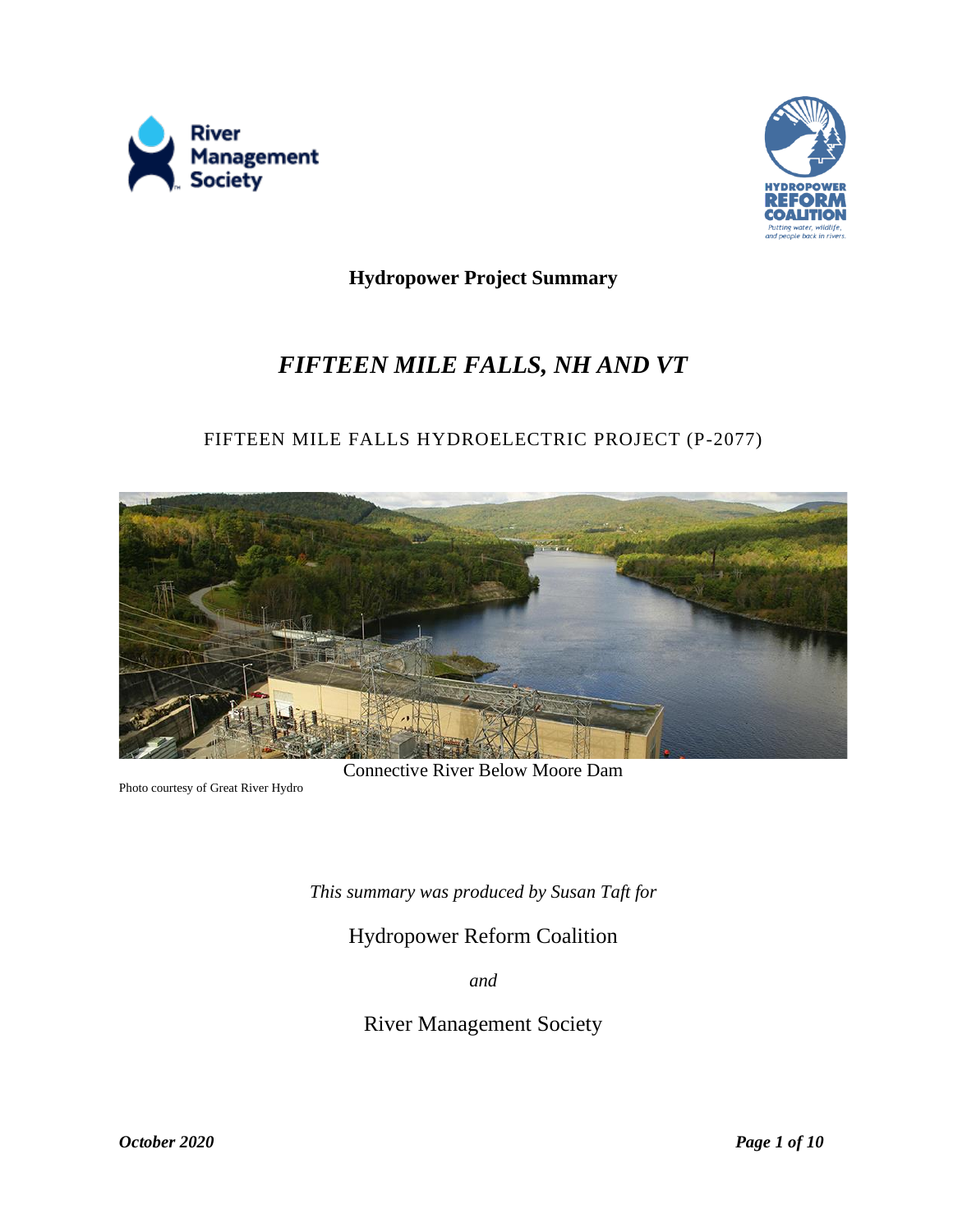# *CONNECTICUT RIVER, NH AND VT*

### FIFTEEEN MILE FALLS HYDROELECTRIC PROJECT (P-2077)

#### *PROJECT SIGNIFICANCE:*

The Fifteen Mile Falls project on the Connecticut River is one of the largest hydropower peaking projects in the Northeast which impacts aquatic systems through fluctuating demand flows. The Fifteen Mile Falls project is one of the first comprehensive re-licensing agreements that also takes into consideration two headwater storage reservoirs (Lake Francis and Connecticut Lakes) that are not included in the project, nor are they covered under any FERC license. The settlement agreement addresses river flows, reservoir levels, protections and enhancement for fish and wildlife, and permanent land conservation of almost 12,000 acres that impacts the Connecticut River both upstream and downstream of the project. One of the more significant agreements is the establishment of a river enhancement fund (the Upper Connecticut River Mitigation and Enhancement Fund) of up to \$17 million and the agreement that the funds would be spent on mitigation to support aquatic and land conservancy instead of studies. Some of the other key aspects of the settlement include:

- Improved downstream flows and reservoir levels for fisheries and wildlife protections, including increased downstream flows for First and Second Connecticut Lakes and Lake Francis;
- Downstream fish passage facilities for Atlantic salmon;
- Protection of 8,000 acres of project riparian and watershed lands using conservation easements;
- Protection of 3,000 acres of non-project riparian and watershed lands in the Connecticut Lakes;
- Required riverine habitat restoration projects on project lands;
- Land conservation that provides protections of habitats for rare and endangered species (bald eagle and osprey); and
- Improved and expanded recreational facilities and access.

#### *DESCRIPTION:*

The Fifteen Mile Falls Project is located on the Connecticut River in Grafton County in New Hampshire and Caledonia County in Vermont. It consists of three developments on the Connecticut River that forms the border between New Hampshire and Vermont: Moore at river mile 283, Comerford at river mile 275, and McIndoes at river mile 268 [See Figure 1].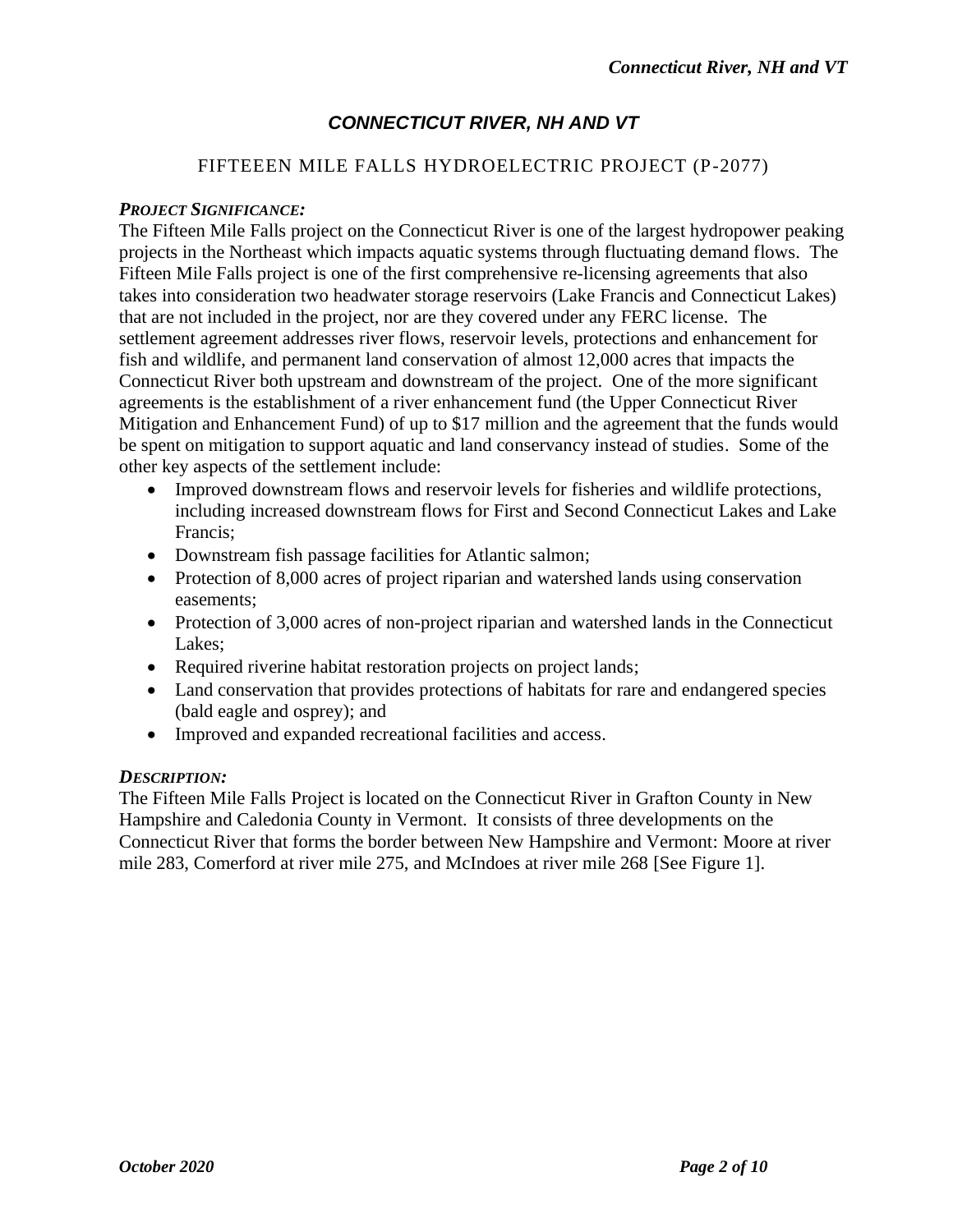

**Figure 1**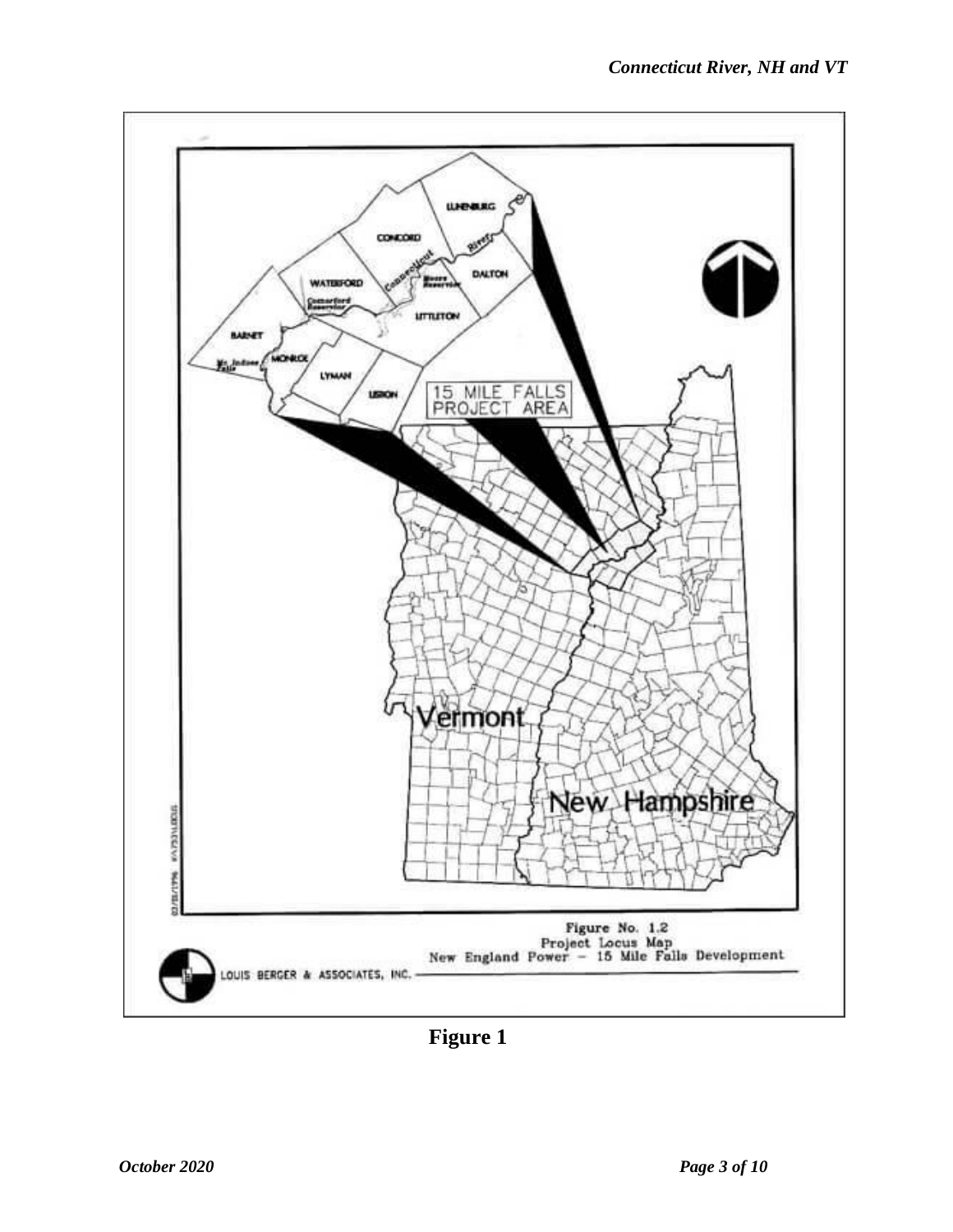The sixteen signatories to the settlement agreement are: USGenNE/NEP<sup>1</sup>; the New Hampshire Fish and Game Department; the New Hampshire Department of Environmental Services; the Vermont Agency of Natural Resources; the U. S. Fish and Wildlife Service; the U. S. Environmental Protection Agency; the National Park Service; the Appalachian Mountain Club; the Connecticut River Joint Commission; the Connecticut River Watershed Council; the Conservation Law Foundation; the New Hampshire Rivers Council; the North Country Council; the Northeastern Vermont Development Association; the New Hampshire Council of Trout Unlimited; and the Vermont Council of Trout Unlimited.

# **A. SUMMARY**

- 1. License application filed: July 29, 1999
- 2. License Issued: April 8, 2002
- 3. License expiration: March 31, 2042
- 4. Waterway: Connecticut River
- 5. Capacity: 291.36 megawatt (MW)
- 6. Licensee: Great River Hydro, LLC
- 7. Licensee address: 40 Pleasant Street, Suite 202

Portsmouth, NH 03801

- 8. Counties: Grafton County in New Hampshire and Caledonia County in Vermont.
- 9. Project area: The project area includes 3 dams and storage reservoirs. The farthest upstream development is Moore with an 11-mile long reservoir with an area of 3,490 acres, followed by Comerford with a 1,093-acre reservoir, and finally McIndoes with a 5 mile long 543-acre reservoir.

#### 10. Project Facilities:

- a. Moore
	- an 11-mile long 3,490-acre reservoir with a 223,722 acre-feet gross storage capacity at normal maximum level of 809 feet mean sea level (msl);
	- an earth and concrete gravity dam with a height of 178 feet and an overall length of 2,920 feet;
	- a 373-foot long concrete spillway with a 15-foot wide by 20-foot high sluice gate, four 50-foot bays of 17-foot high stanchions, and three bays of 36-foot wide by 30-foot wide tainter gates;
	- four steel penstocks, each 296 feet in length;
	- a powerhouse with four Francis type turbine-generator units, each generator rated at 35.1 MW for a combine capacity of 140.4 MW and a combined turbine discharge of 18,300 cfs.
- b. Comerford

<sup>&</sup>lt;sup>1</sup> During the relicensing process, New England Power transferred the license on Nov 20, 1998 to USGenNE/NEP, who filed the relicense application. Ownership again changed in 2017 to Great River Hydro, LLC.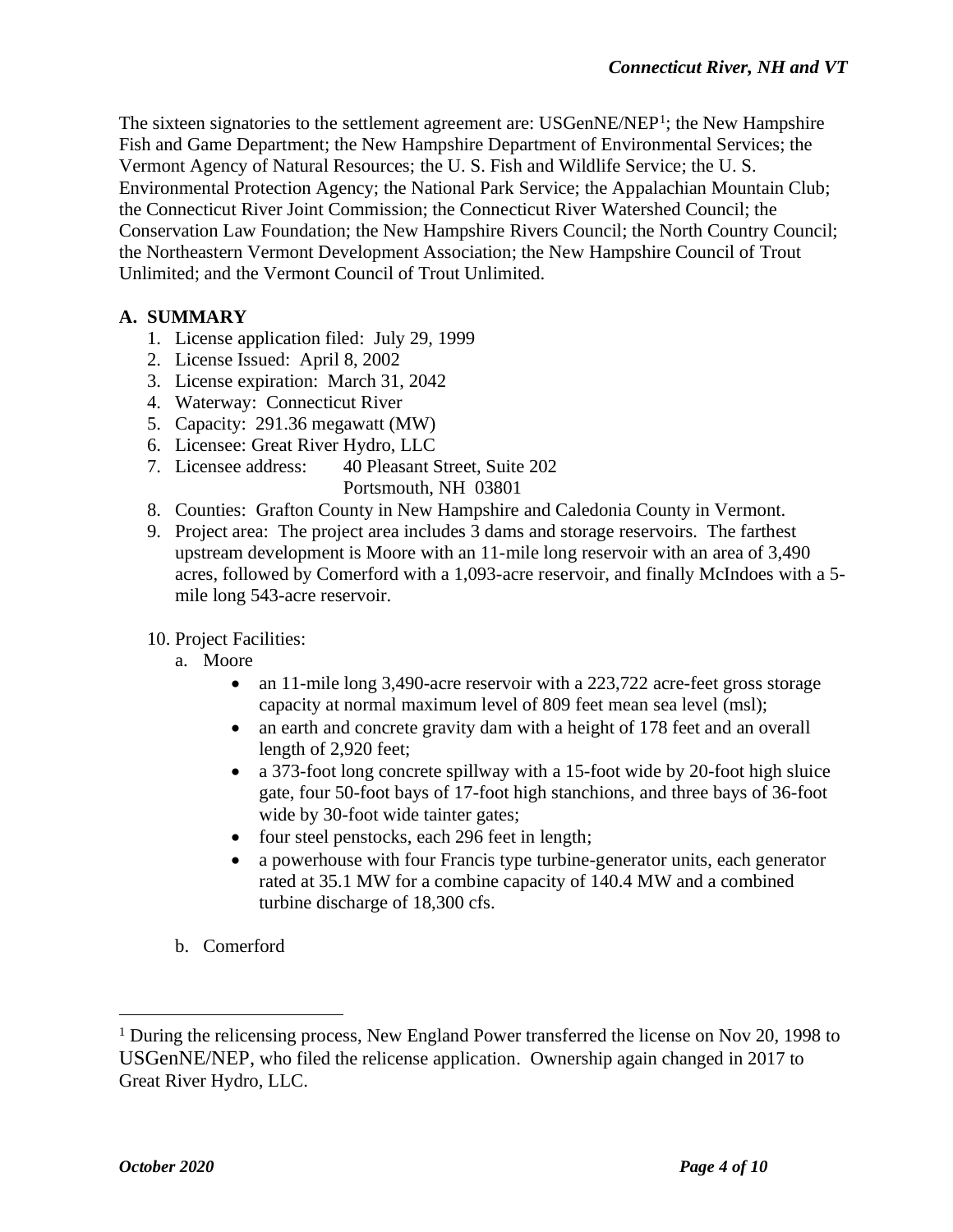- an 8-mile long 1,093-acre reservoir with a 32,270 acre-feet gross storage capacity at normal maximum level of 650 feet msl;
- an earth and concrete gravity dam with a height of 170 feet and an overall length of 2,253 feet;
- an 850-foot long concrete spillway with six 7-foot wide by 9-foot high sluice gates, four bays of 8-foot high flashboards and seven 10-foot high stanchions bays;
- four steel penstocks, each 150 feet in length;
- a powerhouse with four Francis type turbine-generator units, each generator rated at 35.1 MW for a combine capacity of 140.4 MW and a combined turbine discharge of 13,300 cfs.
- c. McIndoes
	- a 5-mile long 543-acre reservoir with a 5,988 acre-feet gross storage capacity at normal maximum level of 454 feet msl;
	- a concrete gravity dam with a height of 25 feet and an overall length of 730 feet;
	- a 520-foot long concrete spillway with a 12-foot wide by 13-foot high skimmer gate, three 24-foot wide by 25-foot high tainter gates, a 300-foot long spillway flashboard section with 6-foot high flashboards and two 50-foot wide by 18-foot high stanchions bays;
	- a powerhouse with four Kaplan type turbine-generator units, each generator rated at 2.64 MW for a combine capacity of 13.0 MW and a combined turbine discharge of 5,800 cfs.

# **B. IMPORTANT PROVISIONS AND REQUIREMENTS IN LICENSE**

The license requires a number of measures to protect and enhance water quality, fish, wildlife habitat, threatened and endangered species, cultural, recreation, and aesthetic resources at the project.

#### **1. Fish and Wildlife** [Reference: *License Articles 401 through 415*]

A series of plans for water level management that impact fish and wildlife are included in the License.

- a. *Articles 401 through 403*: Implement and monitor releases and flows according to the following flows and reservoir elevations for each development:
	- Moore
		- o Maximum elevation of 809.0 feet msl and a minimum of 769.0 feet with the annual drawdown;
		- o Achieve minimum reservoir elevation of 802.0 feet msl with a target elevation of 804.0 feet msl by May 21 for fish spawning;
		- o Ensure that fluctuations from May 21 through June 30 are not more than 2.0 feet below the maximum elevation attained prior to May 21.
	- Comerford
		- o 818 cfs flows from June 1 to Sept 30;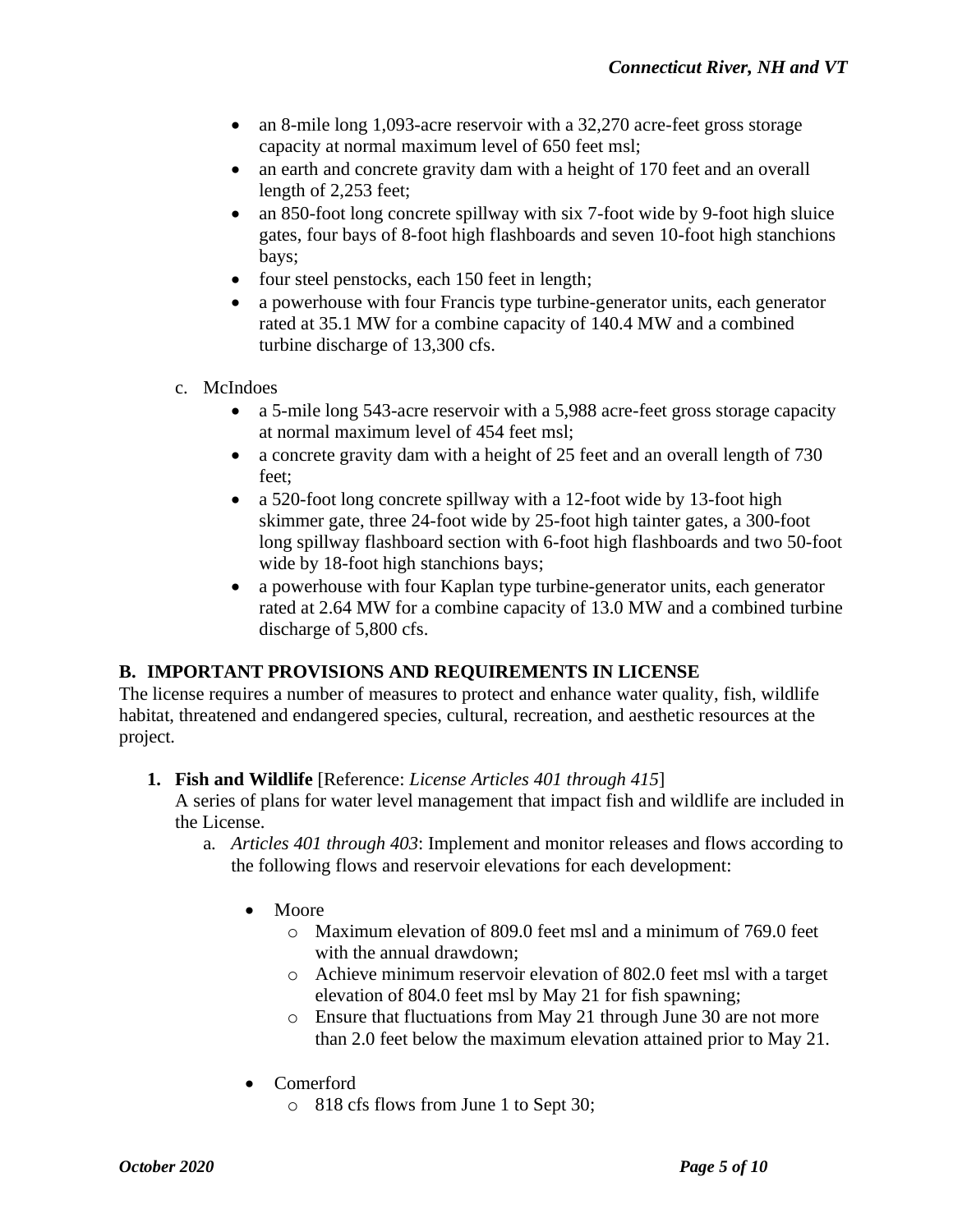- o 1,145 cfs flows from Oct 1 to March 31;
- o 1,635 cfs flows from April 1 to May 31;

An exception to the minimum flows between April 1 and May 31 occurs when the Moore and Comerford reservoirs are unlikely to refill to the target elevations by May 21. In that instance, the minimum flows may be reduced to 50% of the flow (at the Dalton gage).

The Comerford target elevations are:

- o Maximum elevation of 650.0 feet mean sea level and a maximum annual drawdown level no lower than 624.0 feet mean sea level
- o Achieve a minimum elevation of 645.0 feet mean sea level with a target of 647.0 feet by May 21 for fish spawning.
- o Ensure fluctuations from May 21 through June 30 are not more than 2.0 feet below the maximum elevation attained prior to May 21.
- **McIndoes** 
	- o 1,105 cfs flows from June 1 to Sept 30;
	- o 2,210 cfs flows from Oct 1 to March 31;
	- o 4,420 cfs flows from April 1 to May 31 or inflow to the reservoir whichever is less as measured in the tailrace.

Inflow into the McIndoes reservoir is the sum of the corresponding Comerford inflow (and subject to the Comerford flow reduction provisions) and the prorated Passumpsic gage flow which is 1.3 times the reported flow at the Passumpsic gage (gage No. 01135500).

An exception to the minimum flows from the McIndoes dam between April 1 and May 31 occurs when flows in excess of 50,000 cfs are anticipated at the Bellows Falls Project (Project No.1855) or 10,000 cfs are anticipated at the Wilder Project (Project No. 1892). In those instances, the flow may be reduced to 2,210 cfs.

The maximum discharges from June 1 through February 28 are not to exceed 5,800 cfs for more than 7 percent of the hours during this timeframe. This restriction does not apply when the Moore and Comerford reservoirs are at their maximum operating elevations or when the sum of the flow at the Dalton gage and prorated Passumpsic cage exceeds 8,000 cfs.

The McIndoes target elevations are:

- o Maximum elevation of 451.0 feet msl and a maximum annual drawdown level no lower than 447.5 feet msl
- o The elevation may not exceed 451.0 feet msl if the inflow to the reservoir exceeds the discharge capacity of the McIndoes dam which is about 30,600 cfs at 451.0 feet msl.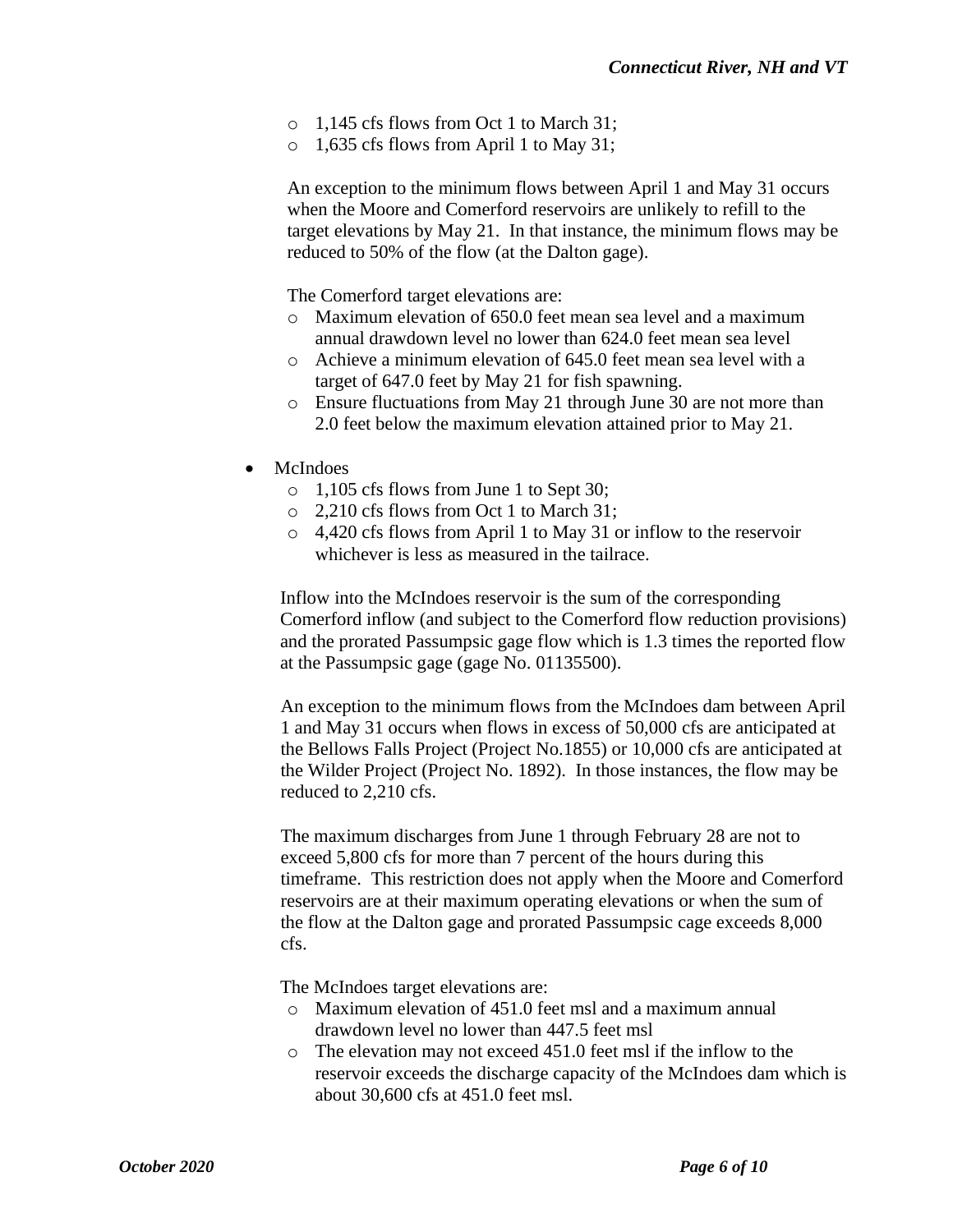- b. *Articles 404 and 405*: Implement plans and monitor water quality associated with dissolved oxygen and temperature for stream flows below Moore and Comerford to meet water quality standards for dissolved oxygen and mercury in fish tissue. Posting and maintaining fish consumption advisories at public access points is also required.
- c. *Articles 406 through 409*: Implement plans and monitor enhancement to the fisheries including trashrack placement, creation of structural habitat, improvement of fish access to tributaries, and construction of a permanent fish passage facility at the McIndoes development.
- d. *Articles 410 through 414:* With the implementation of an Atlantic salmon stocking program upstream from the Moore development, implement plans for permanent fish passages at the Moore and Comerford developments. Monitor their effectiveness and, in cooperation with the East Ryegate Dam of the Dodge Falls Project (No. 8011), trap-and-truck salmon to assist with salmon passage. Article 414 also requires the implementation of a plan to address measures for upstream and downstream passage of the American eel.
- e. *Article 415:* Implement a Wildlife and Forest Management Plan that addresses:
	- Pesticide and herbicide use:
	- Timber management to benefit wildlife (deer wintering areas) and other important resources such as vernal pools;
	- Waterfowl nesting;
	- Turtle nesting in the Comerford development at an abandoned sand pit near the Pine Grove recreation area;
	- Monitoring non-native nuisance species such as purple loosestrife, Phragmites, and Eurasian milfoil;
	- Establishing riparian management zones;
	- Establishing maps of areas of special concerns;
	- Documentation of the establishment of conservation easements on the approximately 4,000 acres of land within the project boundary.

#### **2. Threatened and Endangered Species** [Reference: *License Articles 416 and 417*]

- a. *Article 416*: To protect the federally-listed bald eagle and its habitat, the plan includes:
	- Protection of super canopy white pine trees that have the potential to serves as bald eagle perch or nest sites;
	- Assessment of need for and feasibility of construction of nest(s) on Moore reservoir;
	- Provide for a 300-foot buffer around a bald eagle or osprey nesting site.
- b. *Article 417*: Implement a Rare and Unusual Plant/Plant Community Management Plan that protects, enhances, and manages the following rare habitats:
	- A rare flood plain forest community at Nine Islands above McIndoes Falls dam;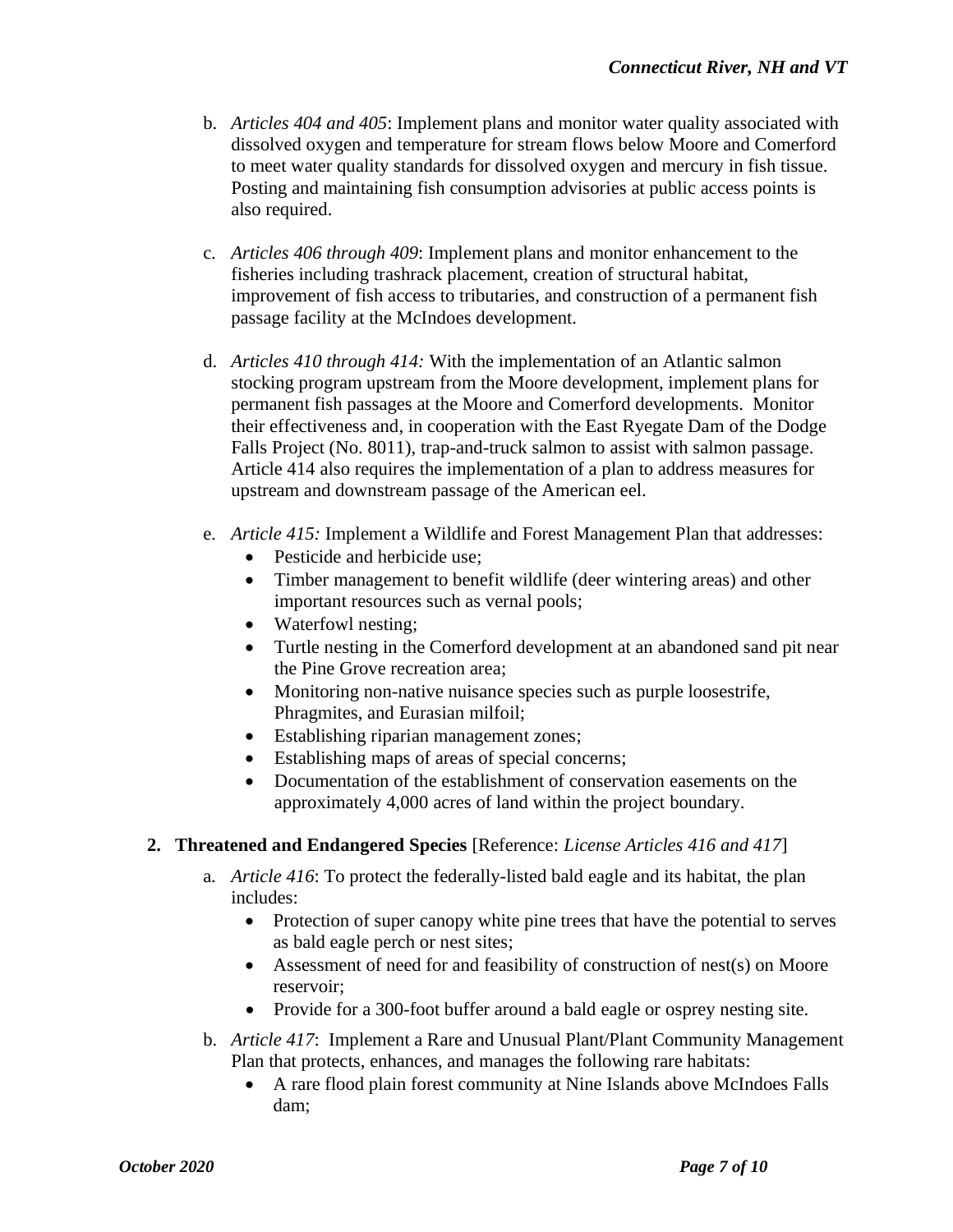- A high-quality example of rich northern hardwoods on the wooded slope downstream of the Moore dam;
- A natural Northern New England calcareous seep and fen on the east side of the Connecticut River adjacent to the Comerford dam tailrace area;
- A very steep hillside seep at the northern end of the east side of the Comerford tailrace area;
- A New England riverside seep community on the west side of the Connecticut River below the Comerford dam;
- A population of bog wintergreen (Pyrola asarirfolia), a state-listed species, below the Comerford dam at the ledges along the shoreline near the mouth of the Passumpsic River;
- A small isolated area with the structure and characteristics of old growth forest on the northern shore of Moore reservoir;
- Super canopy pines at Nine Islands, Round or Indian Island.

### **3. Recreation** [Reference: *License Articles 418*]

The license requires a Recreation Plan that covers the existing 12 designated and developed recreation areas including the informal access sites and trails.

| <b>Public Recreation Access</b> | <b>Boat</b> |                | <b>Nature</b> | Picnic      | <b>ADA</b>        | Portage      | Dock/       |
|---------------------------------|-------------|----------------|---------------|-------------|-------------------|--------------|-------------|
| <b>Areas</b>                    | Ramp        | <b>Fishing</b> | <b>Trail</b>  | <b>Area</b> | <b>Facilities</b> | <b>Trail</b> | <b>Pier</b> |
| <b>Moore Reservoir</b>          |             |                |               |             |                   |              |             |
| Gilman                          | X           | X              |               |             |                   |              |             |
| North Littleton                 | X           | X              | X             | X           | X                 |              |             |
| Dodge Hill                      | X           | X              | X             | X           | X                 |              | X           |
| Pattenville                     | X           | X              |               | X           | X                 |              |             |
| Pine Island                     | X           | X              |               |             |                   |              |             |
| Moore Dam                       | X           | X              |               | X           | X                 |              |             |
| Moore Dam Visitor Center        |             |                | X             | X           | X                 | X            |             |
| Waterford                       | X           | X              |               | X           | X                 |              | X           |
| Comerford Reservoir             |             |                |               |             |                   |              |             |
| Waterford Bridge                | X           | X              | X             | X           |                   |              |             |
| Pine Grove                      | X           | X              |               | X           |                   |              |             |
| Comerford Dam                   | X           | X              |               | X           |                   | X            |             |
| <b>McIndoes Reservoir</b>       |             |                |               |             |                   |              |             |
| McIndoes Dam                    |             | X              |               | X           |                   | X            |             |

The plan also includes enhancements:

- Maintain portage trails at the Moore, Comerford and McIndoes dams;
- Supplement additional barrier-free enhancements;
- Establish two primitive camping areas, one located downstream of Moore dam and one downstream of Gilman Bridge;
- Expand recreation facilities at the Moore dam access site including a new boat launch, new picnic area, a designated swimming area, and a shoreline trail;
- Improve parking and picnic areas at existing sites;
- Add signage at all public recreation access sites for regulations, hours of operation, and safety precautions.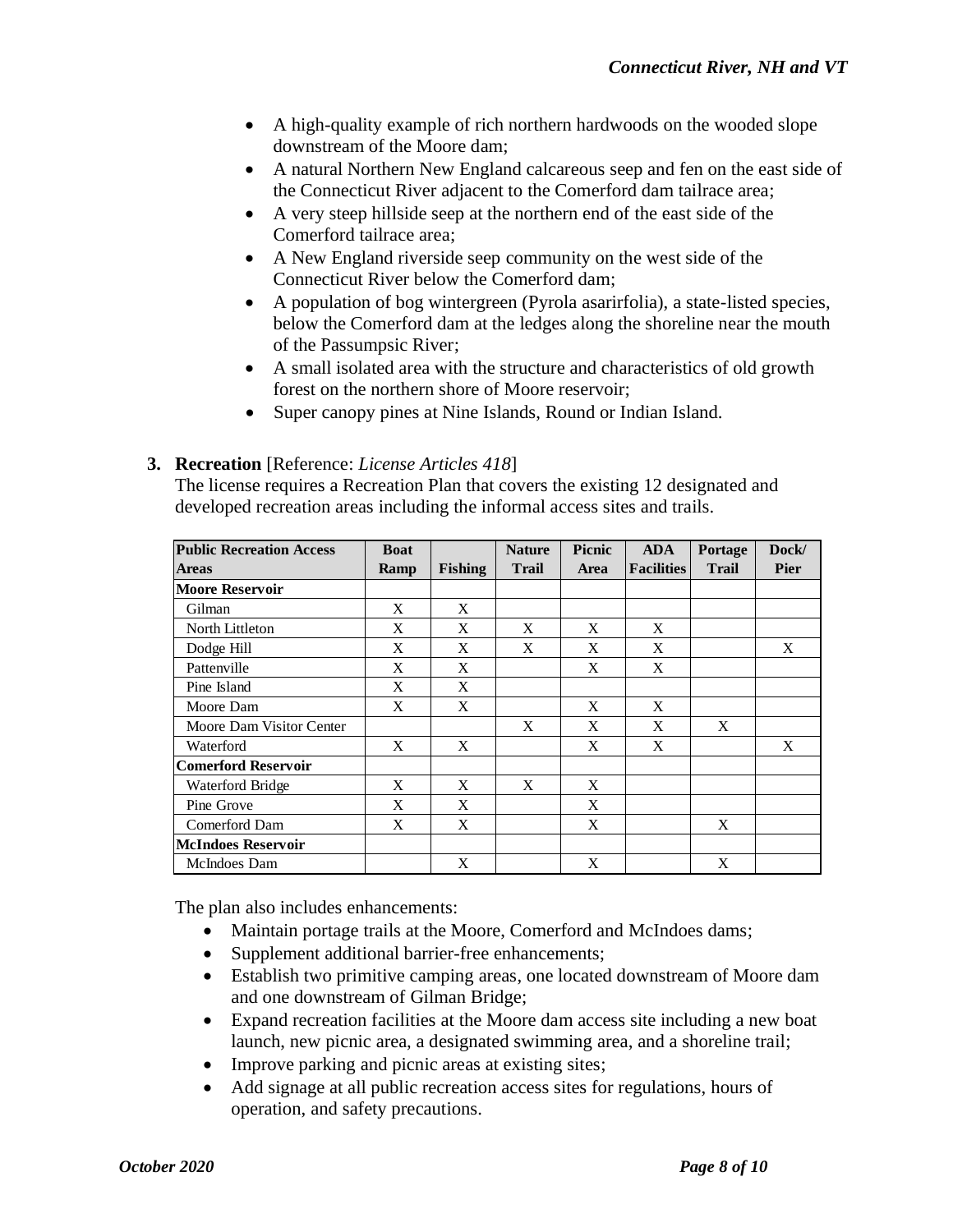|                              |        | <b>North</b> |             |                        | Pine          | <b>Moore</b> |                         | <b>Waterford</b> Pine |       | Comerford McIndoes |     | Primitive      |
|------------------------------|--------|--------------|-------------|------------------------|---------------|--------------|-------------------------|-----------------------|-------|--------------------|-----|----------------|
| <b>Enhancements</b>          | Gilman | Littleton    |             | Dodge Hill Pattenville | <b>Island</b> | Dam          | <b>Waterford Bridge</b> |                       | Grove | Dam                | Dam | <b>Camping</b> |
| Add designated swimming area |        |              | X           |                        | X             | $\mathbf X$  |                         |                       |       | X                  |     |                |
| Create/Improve beach area    |        |              | X           |                        | X             |              |                         |                       |       |                    |     |                |
| Install new boat ramp        | X      |              |             |                        |               | X            |                         |                       |       |                    |     |                |
| Lengthen existing boat ramp  |        | $\mathbf X$  | $\mathbf X$ |                        |               |              |                         |                       |       |                    |     |                |
| Repair existing boat ramp    |        |              |             | X                      |               |              |                         |                       |       |                    |     |                |
| Add picnic tables            | X      |              |             | X                      | $\mathbf X$   | X            |                         |                       | X     |                    |     | X              |
| Add portable toilets         | X      |              |             |                        | X             | X            |                         |                       |       |                    |     |                |
| Add benches/shoreline trail  |        |              |             |                        |               | X            |                         |                       |       |                    |     |                |
| Improve boat dock            |        |              | X           |                        |               |              | X                       | $\mathbf X$           |       |                    |     |                |
| Enlarge parking area         |        | $\mathbf X$  |             |                        | X             | X            | X                       |                       |       |                    |     |                |
| Grade parking area           |        |              | X           |                        |               |              | X                       |                       |       | X                  |     |                |
| Improve traffic circulation  |        | X            |             | X                      |               | X            |                         |                       |       |                    |     |                |
| Add signage                  | X      | $\mathbf X$  | X           | X                      | X             | X            | X                       | X                     | X     | X                  | X   | X              |
| Maintain hiking trail        |        |              | $\mathbf X$ | X                      |               | X            |                         |                       |       |                    |     |                |
| Improve access road          |        |              |             |                        |               |              |                         |                       |       |                    |     |                |
| Install camping platforms    |        |              |             |                        |               |              |                         |                       |       |                    |     | X              |

The following provides a summary of the enhancements:

The license also requires that the Recreation Plan does not conflict with cultural resources (Cultural Resources Management Plan in Article 419).